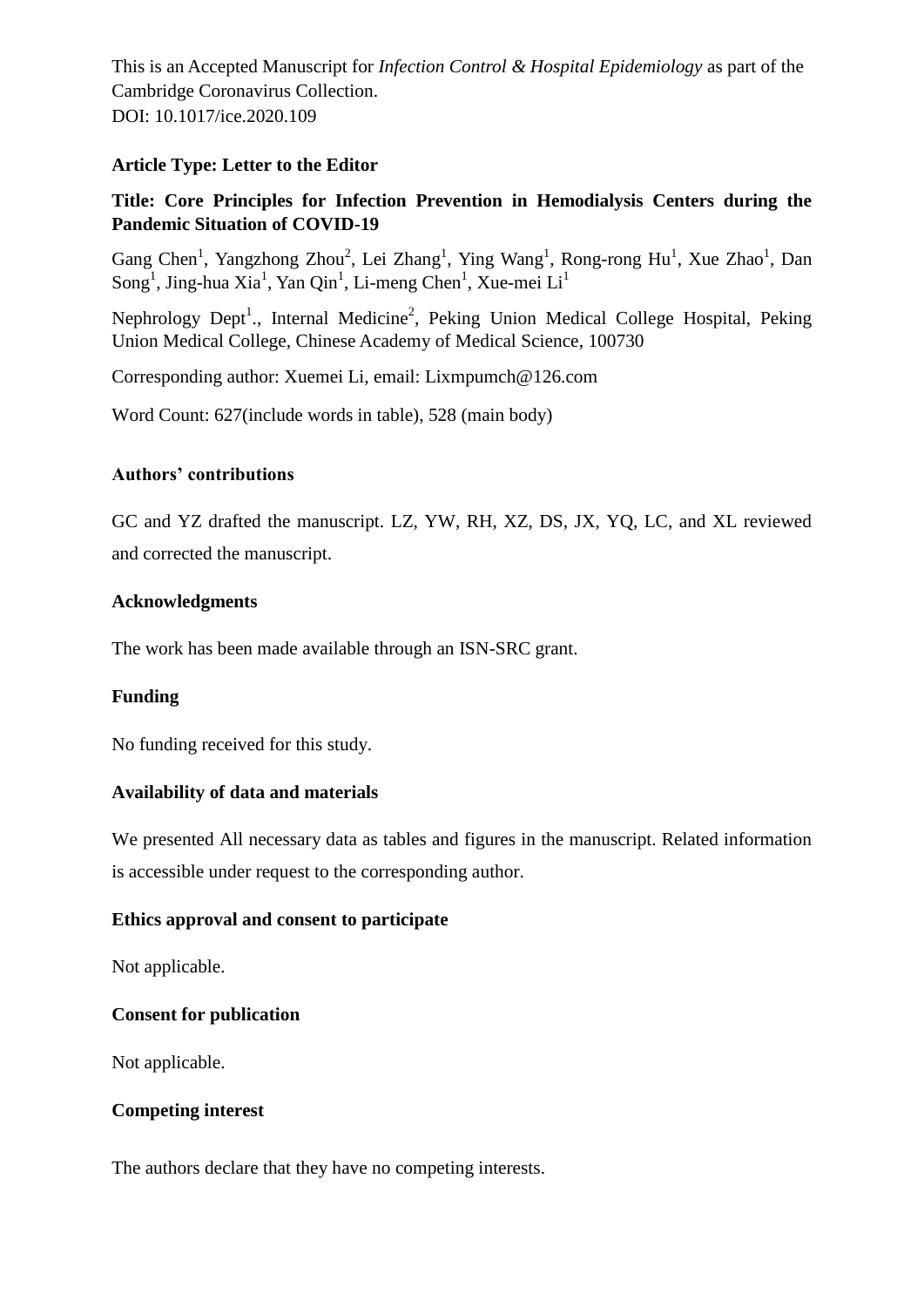#### **To the editor:**

Since the outbreak of COVID-19, over 600,000 confirmed cases were reported worldwide till the end of March 2020. The World Health Organization has alarmed the global pandemic situation(1). The nosocomial transmission was severe in some centers and burdened the health system extremely(2). The hemodialysis center, featured with a crowed design and highly mobile dialysis patients, has an exceptionally high risk of exposure during this outbreak period. In a general tertiary hospital, dialysis centers routinely accept patients from outpatient clinics and emergency rooms, further adding to the difficulty in nosocomial infection prevention(3). Dialysis patients, commonly regarded as immune-compromised, are likely to develop into severe illnesses and endanger a medical unit in close contact.

Droplet spread and close contact are the main routes of COVID-19 transmission(4). Thus, the hemodialysis center in our hospital implements multiple strategies for infection prevention, including area management and integrated symptom monitoring.

Based on various exposure to the mobile population, our hospital environment is classified as low-risk, medium-risk, high-risk, and the extremely high-risk areas, in which the dialysis center belongs to the high-risk category. We avoid cross-area moving by designing a specific walking route for our patients to enter the hemodialysis center. The medical staff needs to wear protective measures when inter-area visits are inevitable. For example, N95 masks and protective glasses are required when entering the fever clinic. We advise the use of hand sanitizer whenever staff return to the hemodialysis center. In the dialysis center, a one-way route is followed by our patients, on which mask-wearing and hand sanitizing are ensured. During the dialysis session, we provide necessary educations on keeping social distances and self-protection. Between two dialysis shifts, we strictly leave at least 30 min for environmental and air disinfection and utilize a chlorine-containing disinfectant to clean our dialysis facilities(6-8).

We monitor and respond to our regular patients' symptoms in an integrated way. Between the dialysis sessions, we strictly contact our patients to help to record the body temperatures and suspicious respiratory symptoms. For patients referred by other departments in the hospital, we collect records of their contact history, temperature, and potential warning symptoms before admission. Based on this, all of our patients were classified into three categories (Table 1). Negative SARS-CoV-2 swab test is needed for patients in category C before their dialysis session could be arranged. In emergency cases, we perform continuous renal replacement therapy (CRRT) in a separate place, with negative pressure ward preferred, before completely ruling out COVID-19 for these patients (5, 6). Notably, patients with a positive swab test will be sent to designated hospitals for further treatment.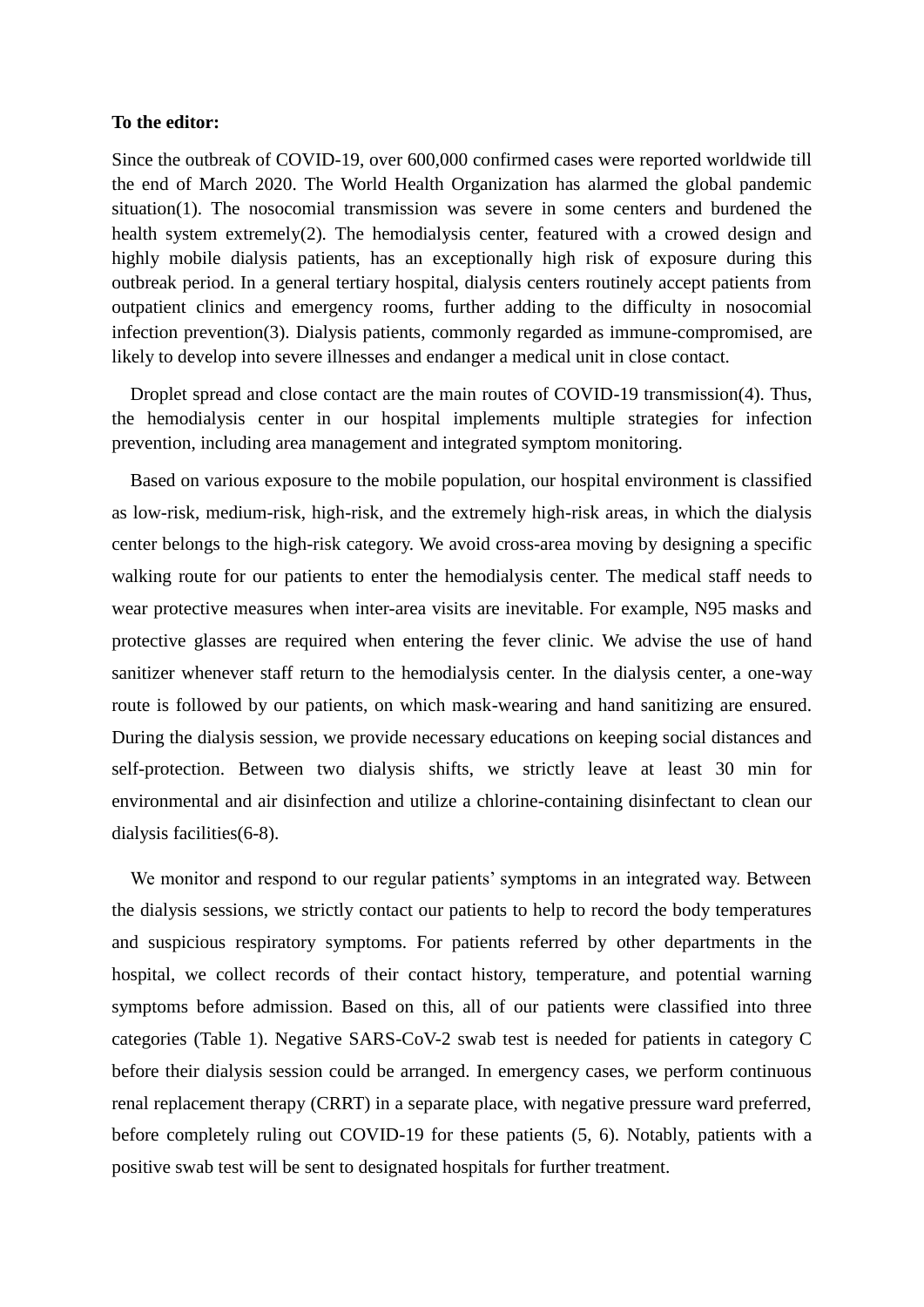| Category       | <b>Definition</b>                              | <b>Management</b>                |
|----------------|------------------------------------------------|----------------------------------|
| A: temperature | temperature $37.0 \sim 37.2$ °C in the past 14 | Close observation                |
| warning        | days, without other symptoms                   |                                  |
| B: symptom     | suspicious symptoms (sore throat, cough,       | Separate dialysis and close      |
| warning        | and diarrhea, etc.) in the past 14 days; but   | observation                      |
|                | the temperature within the normal range        |                                  |
| $C:$ high-risk | temperature exceeds 37.3 $\degree$ C within 14 | Screen SARS-CoV-2 swab; send     |
| warning        | days, together with suspicious history, or     | positive ones to the specific    |
|                | respiratory symptoms, or chest imaging         | hospitals; arrange negative ones |
|                | abnormalities                                  | for separate dialysis and close  |
|                |                                                | observation.                     |

**Table 1:** High-risk / suspicious patient identification and classification management

Medical staff is strictly required to maintain hand hygiene and mask-wearing at work. N95 masks and protective goggles are used when operating CRRT for patients in category C. The equipment used should be disinfected, and medical wastes are packed and labeled separately to avoid potential contamination (7). The waste liquid generated during CRRT is discharged according to the requirements of the medical wastewater discharge standards(8).

Besides the strategies summarized above, we promote work-life balance for staff and encourage patients to take the initiative to participate. Our hemodialysis center strives to achieve zero infection during the COVID-19 outbreak.